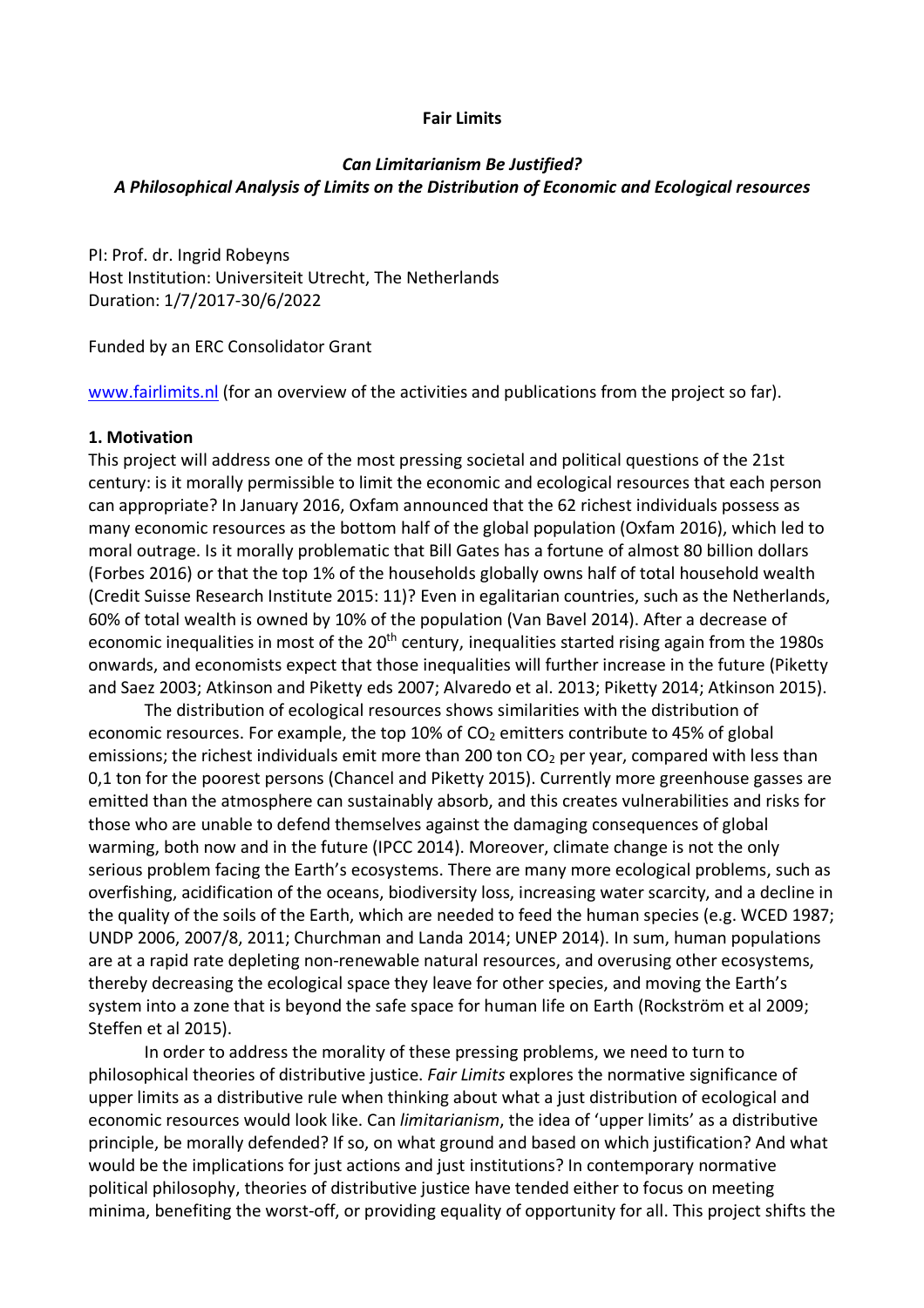focus within theories of distributive justice to an investigation of *maxima or limits*. Are there, on grounds of fairness or justice, limits to the scarce resources that we can appropriate? To answer this question, we first need to define scarcity and, for each of the resources that we want to consider, whether this scarcity is relative or absolute, and what the precise nature of that scarcity is. Does it make a difference that many ecological resources are absolutely vital for human survival and well-being, and that economic resources are to a considerable extent positional goods? (Hirsch 1977; Brighouse and Swift 2006). Or are other aspects of the scarce nature of ecological and economic resources much more important? Once the nature of the scarcity is determined for a particular resource, the question can be asked whether a fair division of the resource requires some kind of upper limit on the distribution.

A focus on ecological and economic resources is not merely relevant for reasons of societal relevance, but at least as much for scholarly reasons. Within ethics and political philosophy, recent literature on 'climate ethics' focuses on questions of ecological sustainability and gives distributive concerns a central place (e.g. Gardiner et al 2010; Gardiner 2011; Broome 2012; Caney 2014; Jamieson 2014; Shue 2014). Interestingly, that literature considers questions of fairness or distributive justice in close connection to questions of other public values, and the idea of limits is considered in the discussion on (individual or collective) limits to greenhouse gas emissions and other ecological resources (Holland 2014). Yet surprisingly, the idea of having upper limits is virtually absent in contemporary theories of distributive justice. How can this discrepancy be explained? Why do philosophers find upper limits on the appropriation of ecological resources *prima facie* plausible, but not when it concerns the appropriation of economic resources? And how does this relate to how ecological and economic resources are theorized in dominant discourses? The starting point of this project is that, when questions of distributive justice in the areas of ecological resources and economic resources are studied together, we must critically analyse some of the assumptions that are dominant in those theories.

## **2. Distributive rules: a very brief literature review**

When addressing the distribution of socio-economic goods, normative political philosophers have traditionally focused on meeting minimal needs ('*sufficientarianism*'), improving the situation of the worst-off ('*prioritarianism*') and reducing inequality ('*egalitarianism*'), especially inequality of opportunity (Rawls 1971; Brighouse 2004; Arneson 2013; Lamont and Favor 2013). First, there is a general consensus across the different theoretical frameworks, that in a just society, people's basic needs should be met. Often it is added that the interests of the worst-off should be given priority. Second, there is also a strong, though somewhat more contested view, that we have reasons to reduce inequalities. There is a long tradition in political philosophy providing arguments for why inequalities are bad, both for intrinsic and instrumental reasons (Rawls 1971; O'Neill 2008; Hausman and Waldren 2011). In addition, there is empirical research documenting the negative consequences of inequalities (e.g. Wilkinson and Pikett 2009). In sum, when discussing questions of distributive justice, much of the attention in scholarly research has gone to both the lower-side of the distribution of socio-economic goods, and to inequalities.

Despite that the literature on distributive justice is huge, there is no elaborate investigation of the distributive principle that there should be a ceiling, or a limit, on the valuable resources a person should be permitted to appropriate (Robeyns 2016). *Fair Limits* aims to fill this scholarly gap. Our intellectual ambition is not to replace sufficientarian, prioritarian or egalitarian principles by limitarian principles, but rather to study limitarian principles carefully, so that if they turn out to be convincing, we have access to a broader set of principles of distributive justice. With *Fair Limits*, we will push the boundaries of our philosophical insights and ideas so that we have more to offer to discussions of distributive justice in society, and to the future development of theories of distributive justice in philosophy and adjacent disciplines.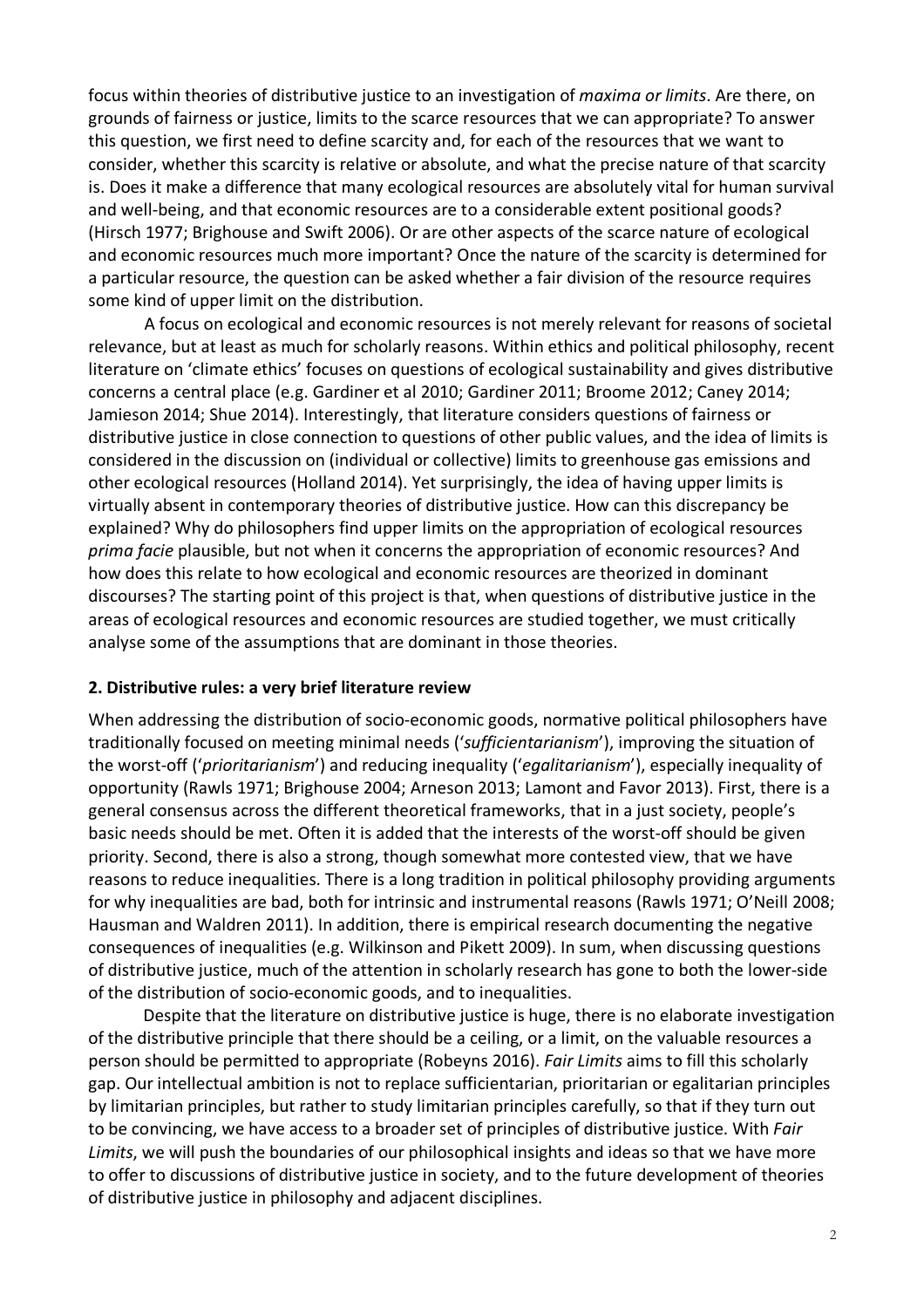## **3. The investigation: limitarian principles of justice**.

This project proposes a paradigm shift in the principles of distributive justice by investigating the justification and plausibility of limitarian principles. Defined as the theoretical notion of an upper limit or ceiling, **limitarianism** asks whether there are valid and convincing **reasons to consider maxima**—that is, **limits to the valuable resources we can appropriate**. Should there be such limits?

We will investigate whether in the distribution of ecological and economic resources, upper limits are a distributive principle that can be defended, and if so, on what grounds and based on which justification. In other words, the general question that the project aims to answer is: **Are there properly justified limits to the scarce economic and ecological resources that an agent can appropriate?** 

*Fair Limits* will study this question by analysing the idea of limitarian principles in the domains of economic and ecological resources, as well as study the idea of limitarianism in general. Two subprojects (#1 and #2) will be devoted to each of those two domains. The structure of the research agenda in those projects will be the same. We will first analyse the nature of scarcity and then ask whether it is plausible to philosophically defend an aggregate limit in that domain. Second, we will ask whether (and if so, how), that aggregate limitarian principle can be translated into an individual limitarian principle of justice. Finally, we will ask whether in that particular domain the limitarian principles should be a moral or rather also a political principle, who the agents of justice should be, and which (if any) institutions or practices are needed for the fulfilment or approximation of those limitarian principles.

Subprojects #1 and #2 will be supported by two other subprojects that target unresolved theoretical issues at a higher level of abstraction and generality (#3 and #4). Subproject 3 is a methodological project. More precisely, we aim to advance the methods for pursuing non-ideal political philosophy, which starts from the mud in which most people and societies find themselves, rather than from some idealised conditions. While in recent years much has been published on the distinction between ideal and non-ideal political philosophy, the debate has been almost entirely about the nature of that distinction and on whether we could dispense with ideal theory altogether (e.g. Robeyns 2008; Valentini 2009; Stemplowska 2008; Swift 2008; Robeyns 2011; Vallentini 2012; Erman and Möller 2013; Wiens 2015). Yet what we need in order to answer non-ideal questions related to the fair distribution of ecological and economic resources, is not such so much these meta-theoretical and methodological reflection on the nature of theories of justice, but rather the development of concrete methodologies of *how to do* such concrete nonideal theories, or formulated differently, applied ethics as it relates to issues of social and political justice. Moreover, because we start from the non-ideal world, we have to consider questions of agency, which will be done in project 4. Traditionally, theories of justice have assumed that the government is responsible for the transition to a just society. But what if we are living in a world where, if we care about justice, the government is at least as much part of the problem? Should we then, in those non-ideal circumstances, consider individuals, groups or organisations also as potential agents of justice? (O'Neill 2001; Weinberg 2009)

In addition, there will also be a transversal project (#5) that questions assumptions in subprojects 1-4, by searching for and soliciting critiques from outside the paradigm of contemporary theories of justice (for a detailed description, see below). And finally, the insights from those five projects will be brought together in a synthetic project (project #6).

#### **4. Structure and Team**

This project will be conducted by the PI, three postdocs, and one PhD student and with the support of a project assistant. The team will work on 6 subprojects: two subprojects analysing the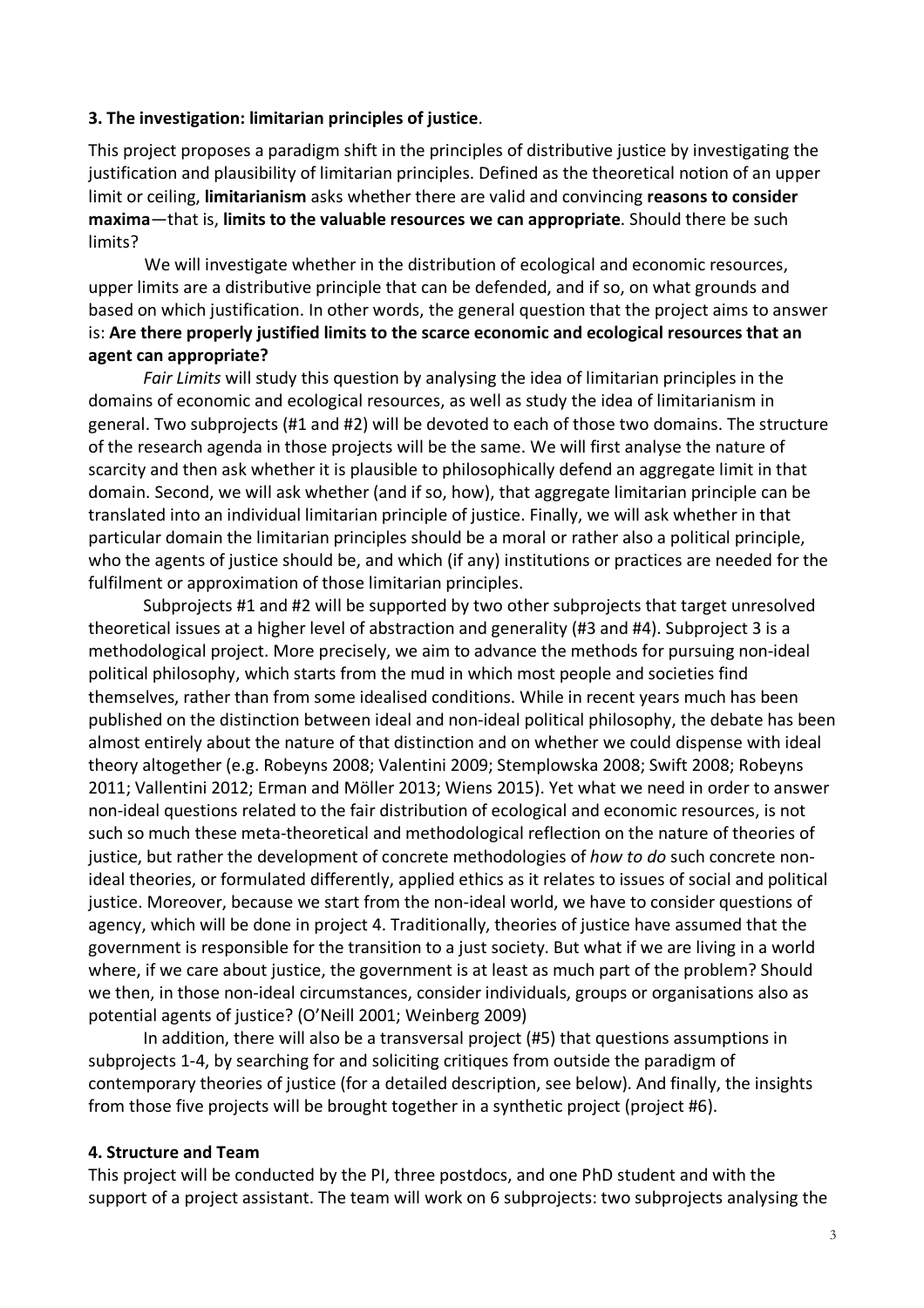idea of limitarian principles of justice in the domains of income and wealth (#1), and in ecological resources (#2), one subproject focusing on methodological questions (#3), one subproject on the agents of justice (#4); a transversal project on non-liberal critiques (#5), and finally a synthesis (#6).

# **Subproject 1: Fairness in economic resources (Dick Timmer, PhD Candidate)**

This subproject will examine the idea that fairness entails limits to the income and wealth that people can have. For many citizens, limiting wealth has an intuitive plausibility: given the world as it is, wouldn't it be much better if excess wealth was spent on alleviating suffering, and battling the various crises that the world is facing? This subproject sets itself the task to investigate whether a limit to material affluence (wealth and income) can properly be spelled out and defended and whether it can be justified.

We need to know what the nature of scarcity in this domain is. In the case of income and wealth, there are worlds imaginable in which a limit on income and wealth would not be needed (neither aggregately, nor individually), as the only real worry would be *inequality*, but not absolute levels of wealth (Robeyns 2016). Is 'wealth' best understood as a relative notion (such as virtually all empirical studies in this area assume, e.g. Rowlingson and McKay 2011), or an absolute notion (for example related to the idea that one has more resources than one needs to lead a maximally flourishing life)? We will have to examine whether a plausible threshold can be formulated; how that threshold can be justified; what reasons can be given for defending a limit to wealth; and how that position would respond to objections such as that it violates equality of opportunities, does not take incentive considerations into account, or does not adequately respect notions of desert or responsibility. Part of the analysis is whether a wealth-limitarian principle is ultimately reducible to a concern with inequality *per se*.

One additional question is how limitarianism in economic resources differs from the most influential account of distributive justice in contemporary political philosophy (Rawls 1971), and what its institutional implications would be (e.g., would it support organising the economy as a property-owning democracy, or are other social and economic institutions more plausible? (O'Neill and Williamson 2012)

## **Subproject 2: Fair ecological limits (VACANCY)**

Does distributive justice of ecological resources imply that there is a limit to how many of these resources we can use? In contrast to income and wealth, the nature of scarcity in the area of ecosystem resources is different, and has in many ways a much more absolute character. Some environmental theorists have suggested using the concept *ecological space* when addressing questions of justice in this domain (e.g. Vanderheiden 2009, Hayward 2013). Vanderheiden (2009: 257) rightly sums up the ethical crux when he writes that aggregate ecological space "is finite and threatened by current patterns of over-appropriation, yielding imperatives to fairly allocate that space among variant claimants, present and future". There are many different ways to assign the distribution of costs of climate change (Moellendorf 2009) and these will have effects on where we will put the limits. In contrast to the domains of economic resources, there are already some references in the literature on environmental justice/climate justice where some form of limitarianism is proposed (e.g. Holland 2014)

Subproject #2 will proceed by asking the same questions as subproject #1 -- though the relative importance of those questions will differ in the subprojects. How, exactly, is the nature of scarcity in the domain of ecological space and ecosystem resources? Can we formulate an aggregate limit, and if so, do national boundaries play a role? In particular (and a particular concern for this subproject), how do we take into account that much of the ecological space is not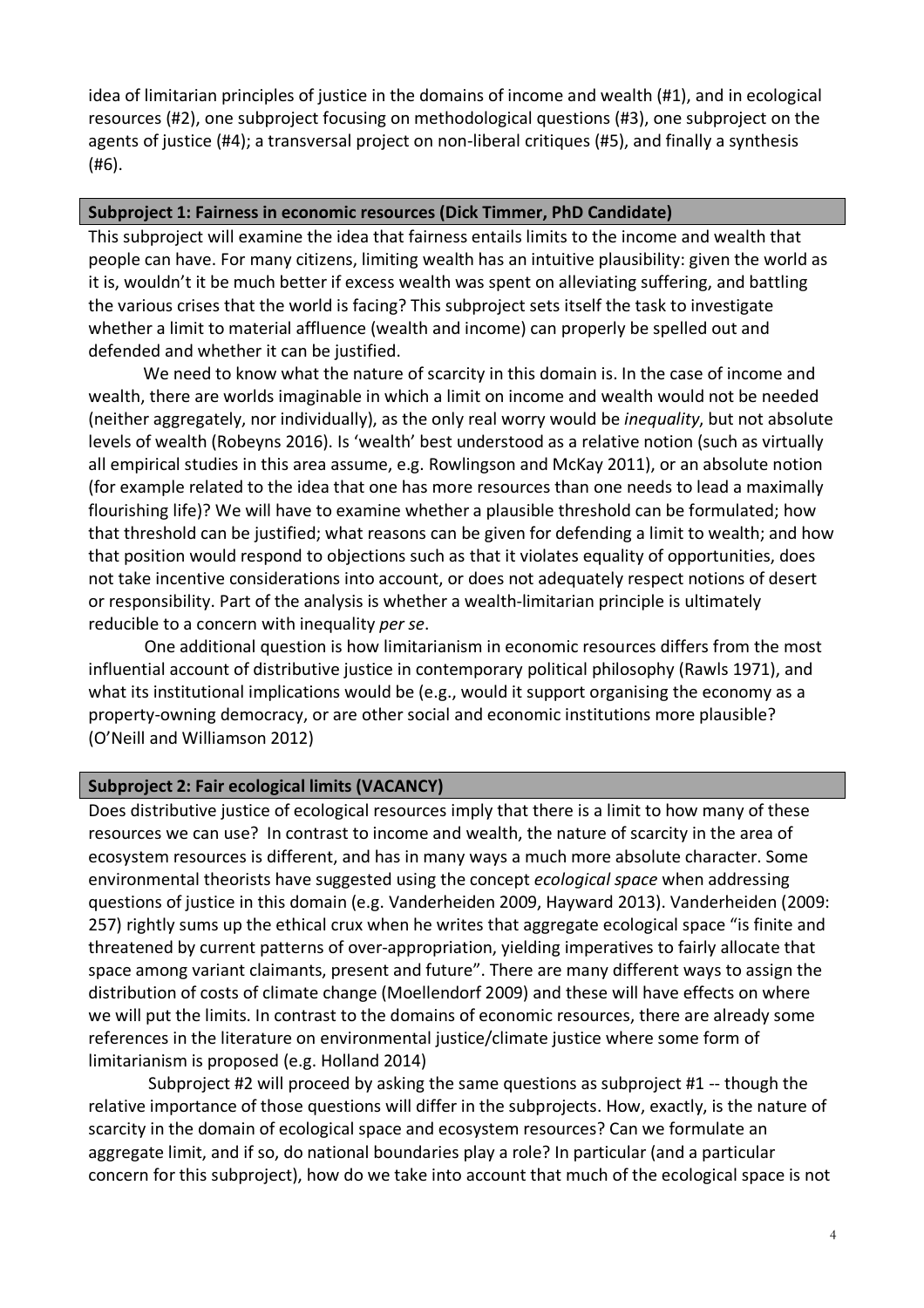taken by human beings, but by companies and organisations? Does it make sense to formulate individual limitarian principles in this domain, and if so, on which grounds?

Finally, when moving to the level of institutional analysis, special attention will have to be paid to specific forms of feasibility constraints, namely how the interests of future generations can be institutionally protected, given that they are not yet born? Should we, in order to do justice, enshrine some ecological rights in our constitution, and if so, which and why? (Hayward 2005). This subproject will therefore also have to face the question whether interests in the future should be given less weight than interests of those currently alive (e.g. Gosseries 2008; Caney 2009; Broome 2012; Davidson 2012).

#### **Subproject 3: The methodology of non-ideal political philosophy (Dr. Colin Hickey)**

Methodologically, the Fair Limits project will advance the emerging trend to pursue **empiricallygrounded non-ideal normative political theory/philosophy**, which asks not merely what the right moral principles are, but rather (1) what *moral* duties imply for *political* duties, and (2) questions of transition—how we can go from here to there (Robeyns 2008). Yet while there is a lot of recent meta-methodological discussion on non-ideal political theory, very little work is done on *how to do* non-ideal political philosophy. We therefore want to have one subproject devoted to these methodological questions. The postdoctoral fellow pursuing this methodological subproject will make use of the research from subprojects #1 and #2, and vice versa.

Four issues need analysis. *First*, the methods of non-ideal normative political theory are, at least in a rough form, present in the practices of contemporary political philosophers who work on questions of applied philosophy: what needs to be done is to *distil* it from that practice, make it explicit, and analyse whether any biases are present in the current practice. *Second*, non-ideal normative political philosophy should investigate what can be learned from applied ethics, especially in two fields of applied ethics: bio-ethics, and value-sensitive design in the philosophy of technology. Drawing on the much more developed literatures in bioethics and applied philosophy of technology should also help non-ideal normative political philosophy in those areas where genuine methodological questions remain open. *Third*, we need more insight on the conditions under which a mere moral duty should be translated into a political duty, which also has implications on the non-ideal actions that follow. *Fourth*, for the case of political duties, we need to develop a methodology for how to examine which feasible institutions fit normative principles in general, and limitarian principles for *Fair Limits* in particular.

#### **Subproject 4: The Agents of Justice (Dr. Tim Meijers)**

Many critical theorists and empirical social scientists acknowledge that the state is, in most countries, engaged in illegitimate behaviour, favouring particular interests, and supporting the status quo. Unfortunately, mainstream liberal political philosophy primarily still works with idealised notions of the state, who is generally seen as the primary agent of justice.

The paradigmatic shift to the non-ideal world forces us to also reconsider questions of agency. Traditionally, theories of justice have assumed that the government is responsible for the transition to a just society. But what if we are living in a world where, if we care about justice, the government is at least as much part of the problem? Should we then, in those non-ideal circumstances, make individuals agents of justice? (O'Neill 2001, Weinberg 2009) Or is this shift in the agency of justice problematic for its own reasons? In the case of wealth, is philanthropy to be applauded or does it raise its own set of critical issues?

The aim of this project is to incorporate the insights from those theories that are highly critical of the government as the primary agent of change, into theories of distributive justice. This subproject will on the one hand provide analyses that should be valuable for subprojects #1 and #2, since in the literatures to which those subprojects will contribute there is only limited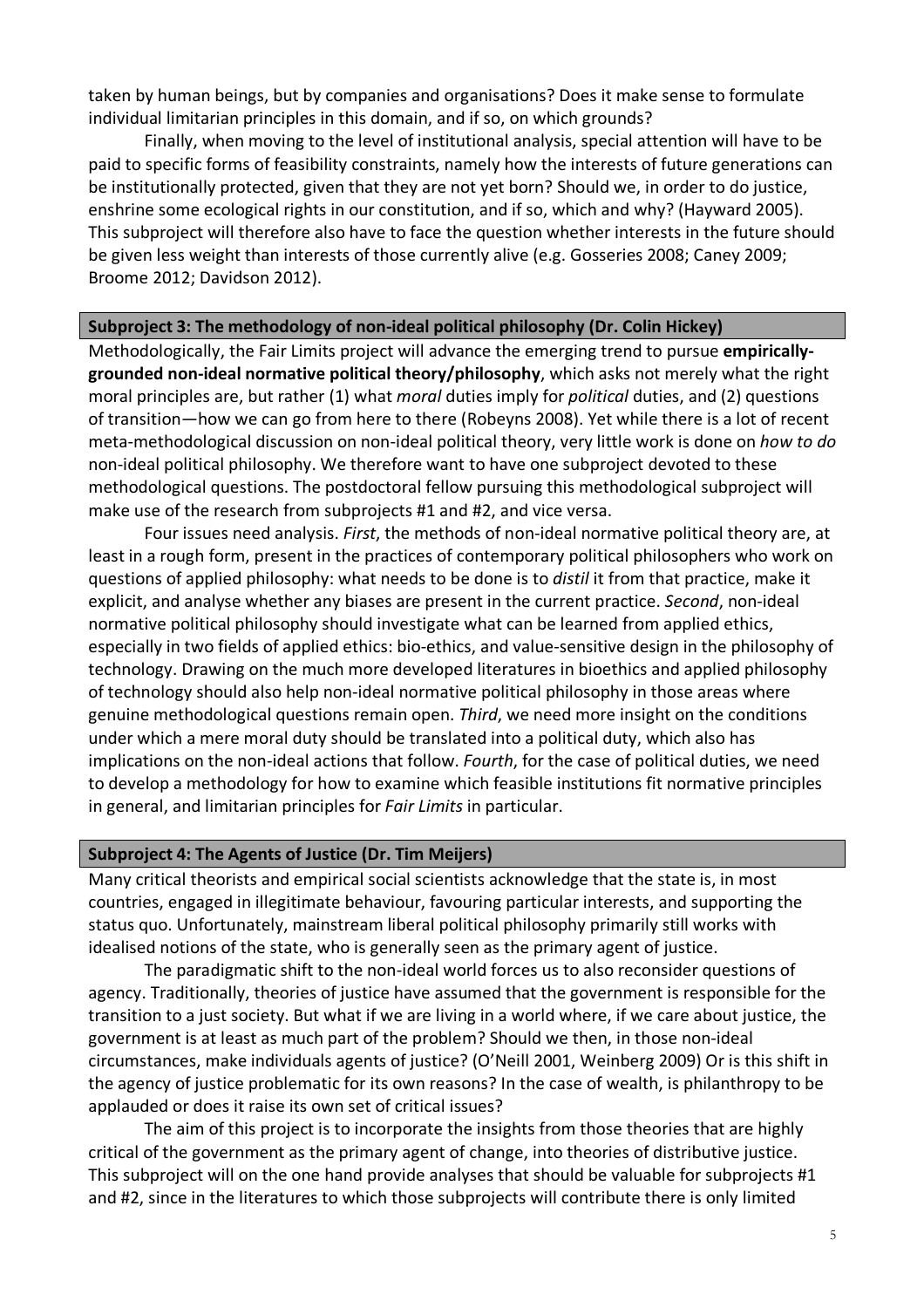discussion on questions of agency. Yet the subproject should also be able to make more general contributions in its own right, moving the question of agency more to the centre of debates on distributive justice in a non-ideal world.

# **Subproject 5: Non-liberal critique of standard assumptions (Prof. Ingrid Robeyns and invited specialist contributors)**

The work done in *Fair Limits* is situated in contemporary liberal political philosophy, yet tries to stay closer to the mud of daily life than is often the case for work in this tradition. *Fair Limits* will walk a fine line between two ambitions. On the one hand, *Fair Limits* investigates the philosophical soundness of the idea of limits to ecological and economic resources, starting from the well-established debates in contemporary liberal political philosophy. On the other hand, *Fair Limits* start from the world as it is, hence without relying on idealized assumptions (e.g. of the government as the main agent of change), and without accepting methodological practices that tend to steer projects away from non-ideal philosophy. This dual goal will create tensions, but is also why this project is a high-risk, high-gain project.

In order to make these tensions explicit, it is important to look in detail and in depth at the standard assumptions embedded in liberal political philosophy. This will be done by explicitly engaging with scholars who work in, or are knowledgeable of, different philosophical traditions. We will therefore include one subproject devoted to an examination of the standard assumptions in liberal political philosophy, from the perspective of different philosophical traditions, such as Maori philosophy (e.g. Patterson 1999; Watene and Yap 2015; Watene 2016), African philosophy (e.g. Menkiti 2004; Metz and Gaie 2010; Flikshuh 2014), and Confucian philosophy (Tucker 1991; Weiming 2001; Wong 2015).

This will be achieved in two steps. First, the PI will deepen her knowledge of those nonliberal philosophies, and forward a selection of that scholarship to the PhD and Postdocs to use as critical mirrors in their own philosophizing. Second, the PI will write an elaborate paper outlining the type of arguments presented in debates on economic and ecological inequalities, applying those arguments to the idea of limitarianism, and commissioning papers based in non-liberal philosophies that are able to critically analyse the assumptions of the liberal paradigm. In practical terms, we will organise a symposium and subsequently publish an edited volume with the symposium contributions. The aim of the symposium and the book is to have a critical yet constructive dialogue between liberal philosophers and philosophers who are experts in crosscultural comparisons of philosophical ontologies, or philosophers who are working on distributive justice/wealth/ecological sustainability in non-liberal communities. The PI has formed an advisory board of experts who have agreed to advise her for subproject 5.

## **Subproject 6: Synthesis (Ingrid Robeyns, 2021-2022)**

After the work in projects 1 to 5 is concluded, the PI will bring all insights together and weave them into a monograph, providing a synthesis of the work. How do the limits to economic and ecological resources relate to each other? Are their justifications convincing? Can we provide arguments for considering trade-offs between those limits, and if so, on what grounds? What have we learned about the question of the agents of justice? This subproject will result in two products: one philosophical monograph on limitarianism for an academic audience and a book that summarizes the views for the general public.

# **References**

Alvaredo, F., A.B. Atkinson, T. Piketty, and E. Saez (2013), 'The Top 1 percent in International and Historical Perspective', *Journal of Economic Perspectives*, 27(3), pp. 3-20.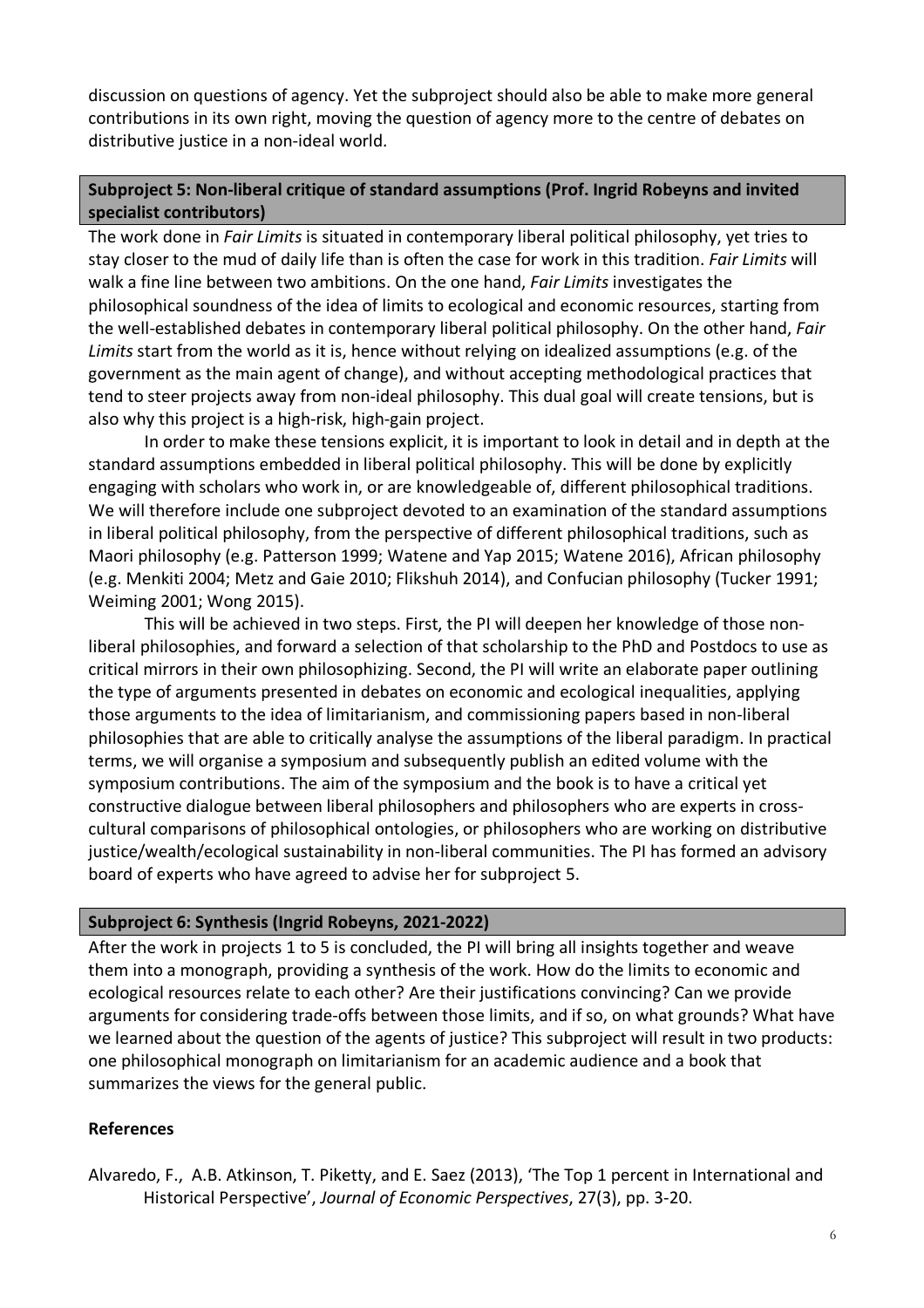Arneson, R. (2013), "Egalitarianism"in: E. Zalta (ed.) *The Stanford Encyclopedia of Philosophy,* open access at http://plato.stanford.edu/entries/egalitarianism/

- Atkinson, A.B. (2015) *Inequality.* Cambridge, Mass.: Harvard University Press.
- Atkinson A.B. and T. Piketty (eds., 2007) *Top Incomes over the 20th* Century, Oxford: Oxford University Press
- Atkinson, A. T. Piketty and E. Saez (2011), 'Top Incomes in the long-run of history', *Journal of Economic Literature*, 49(1), pp. 3-71.
- Brighouse, H. (2004). *Justice.* London: Polity Press.
- Brighouse, H. and A. Swift (2006) 'Equality, Priority and Positional Goods', *Ethics,* 116(3), pp. 471- 497.
- Broome, J. (2012) *Climate Matters. Ethics in a Warming World,* New York: W.W. Norton.
- Caney, S. (2009) 'Climate change and the future: discounting for time, wealth and risk', *Journal of Social Philosophy*, 40(2), pp. 163-186.
- Caney, S. (2014) 'Two kinds of climate justice: avoiding harms and sharing burdens', *Journal of Political Philosophy*, 22(2), pp. 125-149.
- Chancel, L. and T. Piketty (2015) 'Carbon and Inequality: from Kyoto to Paris', Paris: Paris School of Economics, mimeo.
- Churchman, G. and E. Landa (2014) *The Soil Underfoot. Infinite Possibilities for a Finite Resource*. Bosa Roca: CRC Press.
- Credit Suisse Research Institute (2015) *Global Wealth Report 2015*. Zurich: Credit Suisse AG.
- Davidson, M. (2012) 'Intergenerational justice: How reasonable man discounts climate damage', *Sustainability*, 4, 106-122.
- Erman, E. and N. Möller (2013) 'Three Failed Charges against Ideal Theory', *Social Theory and Practice,* 39(1), pp. 19-44.
- Flikschuh, K. (2014) 'The idea of philosophical fieldwork: global justice, moral ignorance, and intellectual attitudes', *Journal of Political Philosophy*, 22(1), pp. 1-26.
- Forbes (2016) The World's Billionaires. http://www.forbes.com/billionaires/
- Gardiner, S. (2011) *A Perfect Moral Storm. The Ethical Tragedy of Climate Change*, New York: Oxford University Press.
- Gardiner, S., S. Caney, D. Jamieson, and H. Shue (Eds., 2010) *Climate Ethics: Essential Readings*. Oxford: Oxford University Press Lister, R. (2006) *Poverty*, Cambridge: Polity Press.
- Gosseries, A. (2008) 'On future generations' future rights', *Journal of Political Phil.*, 16(4), pp. 446- 474.
- Hausman, D.M. and M. S. Waldren (2011), 'Egalitarianism Reconsidered', *Journal of Moral Philosophy*, 8, pp. 567-586
- Hayward, T. (2013) "Ecological space: the concept and its ethical significance', *Just World Institute Working Paper,* 2013/2.
- Hirsch, F. (1977) *The Social Limits to Growth. Revised Edition*. London: Routledge.
- Holland, B. (2014) *Allocating the Earth,* New York: Oxford University Press.
- IPCC International Panel on Climate Change (2014) *Climate Change 2014* (fifth assessment report), Cambridge: Cambridge University Press.
- Jamieson, D. (2014) *Reason in a Dark Time. Why the Struggle Against Climate Change Failed – and what it Means for our Future.* Oxford: Oxford University Press.
- Lamont, J. and Ch. Favor (2013) 'Distributive justice', *Stanford Encyclopedia of Philosophy*, online.
- Menkiti, I.A. (2004) "On the normative conception of a person." In: K. Wiredu (ed) *A companion to African philosophy*, pp. 324-331.
- Metz T. and J. Gaie (2010) 'The African ethic of *Ubuntu/Botho*: implications for research on morality', *Journal of Moral Education,* 39(3), pp. 273-290.
- Moellendorf, D (2009) 'Justice and the assignment of het intergenerational costs of climate change', *Journal of Social Philosophy,* 40(2), pp. 204-224.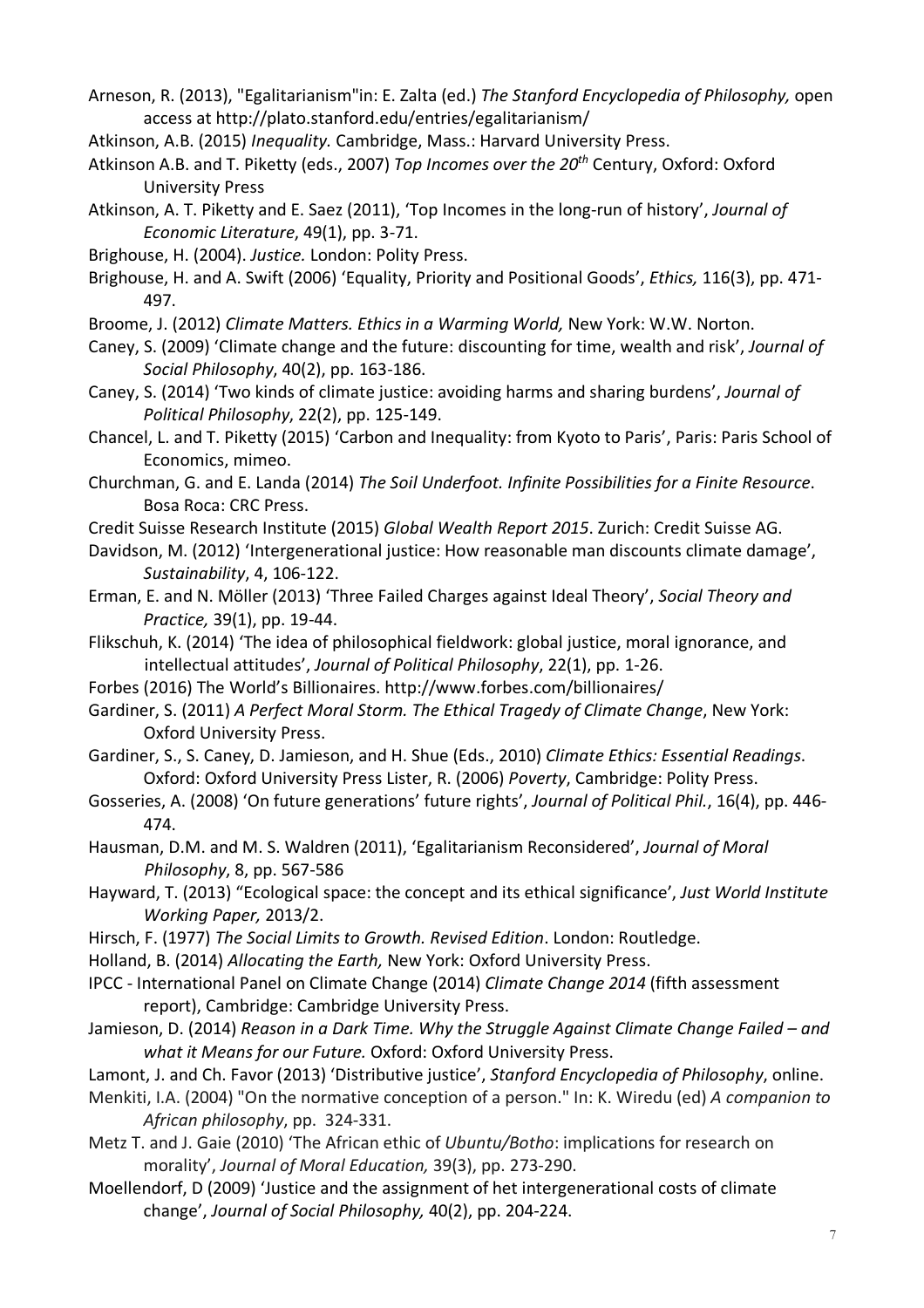- O'Neill, M. (2008) 'What should egalitarians believe?', *Philosophy & Public Affairs*, 36(2), pp. 119- 156
- O'Neill, M. and T. Williamson (eds., 2012) *Property-Owning Democracy: Rawls and Beyond*, London: Wiley-Blackwells.
- O'Neill, O. (2001) 'Agents of justice', *Metaphilosophy*, 32(1-2), 180-95.
- Oxfam (2016) 'An Economy for the 1%', Oxfam Briefing Paper, Oxford: Oxfam, 44 pp.
- Patterson, J. (1999) 'Environmental Mana', *Environmental Ethics*, 21, pp. 267-276.
- Piketty, T. (2014) *Capital in the 21st Century*. Cambridge, Mass.: Harvard University Press.
- Piketty, T. and E. Saez (2003), 'Income inequality in the United States: 1913-1998', *Quarterly Journal of Economics,* 68(1), pp. 1-39.
- Rawls, J. (1971) *A Theory of Justice*, Harvard University Press.
- Robeyns, I. (2008) 'Ideal theory in theory and practice', *Social Theory and Practice*, 34(3), pp. 341- 362.
- Robeyns, I. (2011) 'Are Transcendental Theories of Justice Redundant?', *Jrnl of Econ Methodology*, 2012, 19(2):159-163
- Robeyns, I. (2016) 'Having too much', in: J. Knight and M. Schwartzberg (eds.), *NOMOS LVII: Wealth*, Yearbook of the American Society for Political and Legal Philosophy, New York: NYU Press.
- Rockström, J., et al (2009) 'Planetary boundaries: exploring the safe operating system for humanity', *Ecology and Society*, 14(2), article 32.
- Rowlingson, K. & S. McKay (2011) *Wealth and the Wealthy*, Bristol: Policy Press.
- Shue, H. (2014) *Climate Justice: Vulnerability and Protection*, Oxford: Oxford University Press.
- Steffen, W. et al. (2015) 'Planetary boundaries: Guiding human development on a changing planet', *Science*, 347(6223), 1259855.
- Stemplowska, Z. (2008) 'What's ideal about ideal theory?', *Social Theory and Practice,* 34(3), pp. 319-340.
- Swift, A. (2008) 'The value of philosophy in nonideal circumstances', *Social Theory and Practice*, 34(4), pp. 363-387.
- Tucker, M. (1991) 'The relevance of Chinese neo-Confucianism for the Reverence of Nature', *Environmental History Review*, 15(2), pp. 55-69.
- UNDP (2006) *Human Development Report 2006. Power, Poverty and the Global Water Crisis*, New York: Palgrave Macmillan.
- UNDP (2007/8) *Human Development Report 2007/8. Fighting Climate Change. Human Solidarity in a Divided World.* New York: Palgrave Macmillan.
- UNDP (2011) *Human Development Report 2011. Sustainability and Equity: A Better Future for All,*  New York: Palgrave Macmillan.
- UNEP (United National Environmental Programme) (2014) *UNEP Yearbook 2014. Emerging Issues in our Global Environment.* Nairobi: UNEP.
- Van Bavel, B. (2014) 'Vermogensongelijkheid in Nederland', in: M. Kremer, M. Bovens, E. Schrijver & M. Went (eds.) *Hoe ongelijk is Nederland? Een verkenning van de ontwikkeling en gevolgen van economische ongelijkheid*, Den Haag: WRR, pp. 79-100.
- Vanderheiden, S. (2009) 'Allocating ecological space', *Journal of Social Philosophy,* 40(2), pp. 257- 275.
- Valentini, L. (2009) 'On the apparent paradox of ideal theory', *Journal of Political Philosophy,* 17(3), 332-355.
- Valentini, L. (2012) 'Ideal vs. nonideal theory: a conceptual map', *Philosophy Compass,* 7(9), 654- 64.
- Watene, K. (2016) 'Valuing nature: Māori philosophy and the capability approach'. *Oxford Development Studies*, Early online.